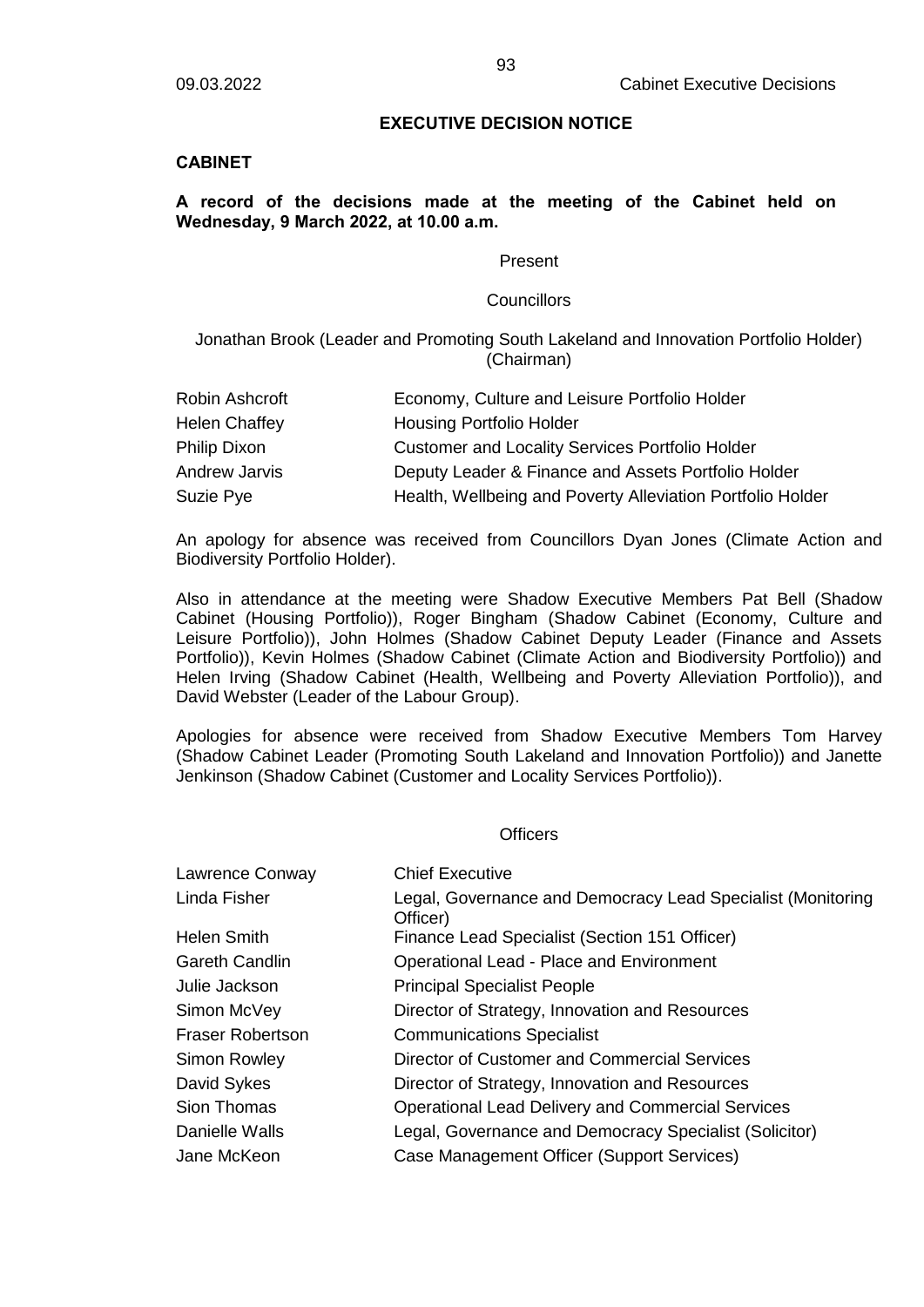# **CEX/105 CABINET EXECUTIVE DECISIONS**

No Member having raised concern when asked by the Chairman, it was:

*RESOLVED – That the Chairman be authorised to sign, as a correct record, the Executive Decisions made by Cabinet on 9 February 2022.*

# **CEX/106 DELEGATED EXECUTIVE DECISIONS**

No Member having raised concern when asked by the Chairman, it was:

# *RESOLVED – That the Delegated Executive Decisions made by Portfolio Holders or Officers on Thursday 10 February be received.*

# **CEX/107 DECLARATIONS OF INTEREST AND DISPENSATIONS**

Councillor Andrew Jarvis declared a registerable interest for transparency with reference to Agenda Item No. 13, it was confirmed that although he was a Councillor for Windermere reassurance was provided to Cabinet that he remained unbiased, open minded and not predetermined in any way.

Councillor Roger Bingham declared previous interest with reference to Agenda Item No. 10 as he has attended Heversham Council, he confirmed that this was a previous historical connection, but that it was now unrelated to the matter in hand. It was requested that this be noted for the record.

Councillor David Webster also registered an interest with regards to Item No. 14 as he is a member of the GSK Task Force and as the Councillor for the Ward. He confirmed that these did not create a conflict of interest and that he remained unbiased and not predetermined in any way.

Cllr Kevin Holmes declared an interest in Item 13 as a ward Councillor.

# **CEX/108 LOCAL GOVERNMENT ACT 1972 - EXCLUDED ITEMS**

No Member having raised concern when asked by the Chairman, it was

*RESOLVED – That the item in Part II of the Agenda be dealt with following the exclusion of the press and public.*

# **CEX/109 PUBLIC PARTICIPATION**

*No questions, representations, deputations or petitions had been received in respect of this meeting.*

# **CEX/110 FORWARD PLAN**

Cllr Jarvis raised a query regarding the budget item still appearing on the forward plan. The Legal, Governance and Democracy Lead Specialist confirmed that in updating the Plan for publication, any decision already taken would be removed.

No Member having raised concern when asked by the Chairman, it was

### *RESOLVED – That the contents of the Forward Plan published on 8 February 2022, be noted.*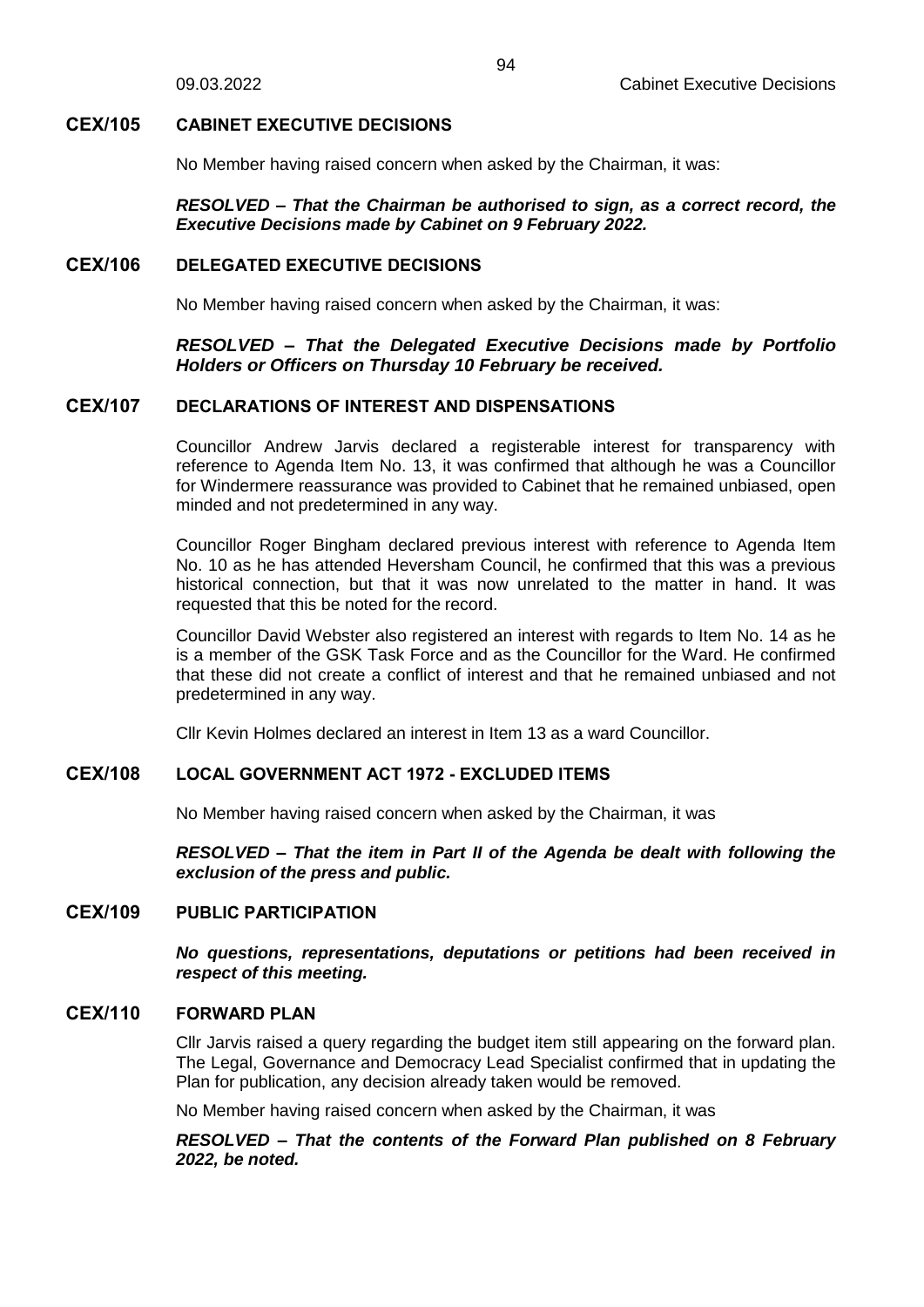### **CEX/111 STREET NAMING AND NUMBERING POLICY**

#### **Summary**

The Housing Portfolio Holder presented the report which recommended for the Council to have an updated and fit for purpose Street Naming and Numbering (SNN) Policy which will give clear guidance to housing developers, Town and Parish Councils, and to private residents on the national and local requirements for the naming of streets and private properties. This would ensure compliance with relevant legislation, guidance and recommendations as stated.

The policy has been designed to produce regulations about putting signs up to name public streets, and to ensure names and numbers of buildings are displayed properly. This will drive the creation of logical and consistent addresses and ensure that properties can be located quickly in all situations. The intention is to provide a clear and concise framework for making decisions against and to promote transparency in the decision making process. It was confirmed that the Council already has the resources in place to provide the Street Naming and Numbering function.

Councillor Roger Bingham (Shadow Cabinet (Economy, Culture and Leisure Portfolio) expressed strong agreement for a robust policy on this area. He raised local issues regarding examples of repetitive street naming and provided examples which were felt to be lacking. Street naming he maintained needs to be informative, prevent confusion and reflect a real local connection to the area.

### **Decision**

### *RESOLVED – That:-*

# *(1) having considered the consultation responses attached at Appendix 2; the draft street naming and numbering guidance and policy attached at Appendix 1 be adopted ; and*

### *(2) authority be delegated to the Director of Customer and Commercial Services to implement the policy on behalf of the Council*

### **Reasons for Decision**

The adoption of the Street Naming and Numbering policy is essential to the delivery of an effective Street Naming and Numbering service and as such will allow the Council to discharge its statutory duties efficiently and effectively; positively impacting all Council Plan priorities.

### **Alternative Options Considered and Rejected**

The Council could continue to use the national legislation and good practice guidance to guide its decision making. However this would not be in line with good practice and would not provide a clear and transparent decision making process for users of the service.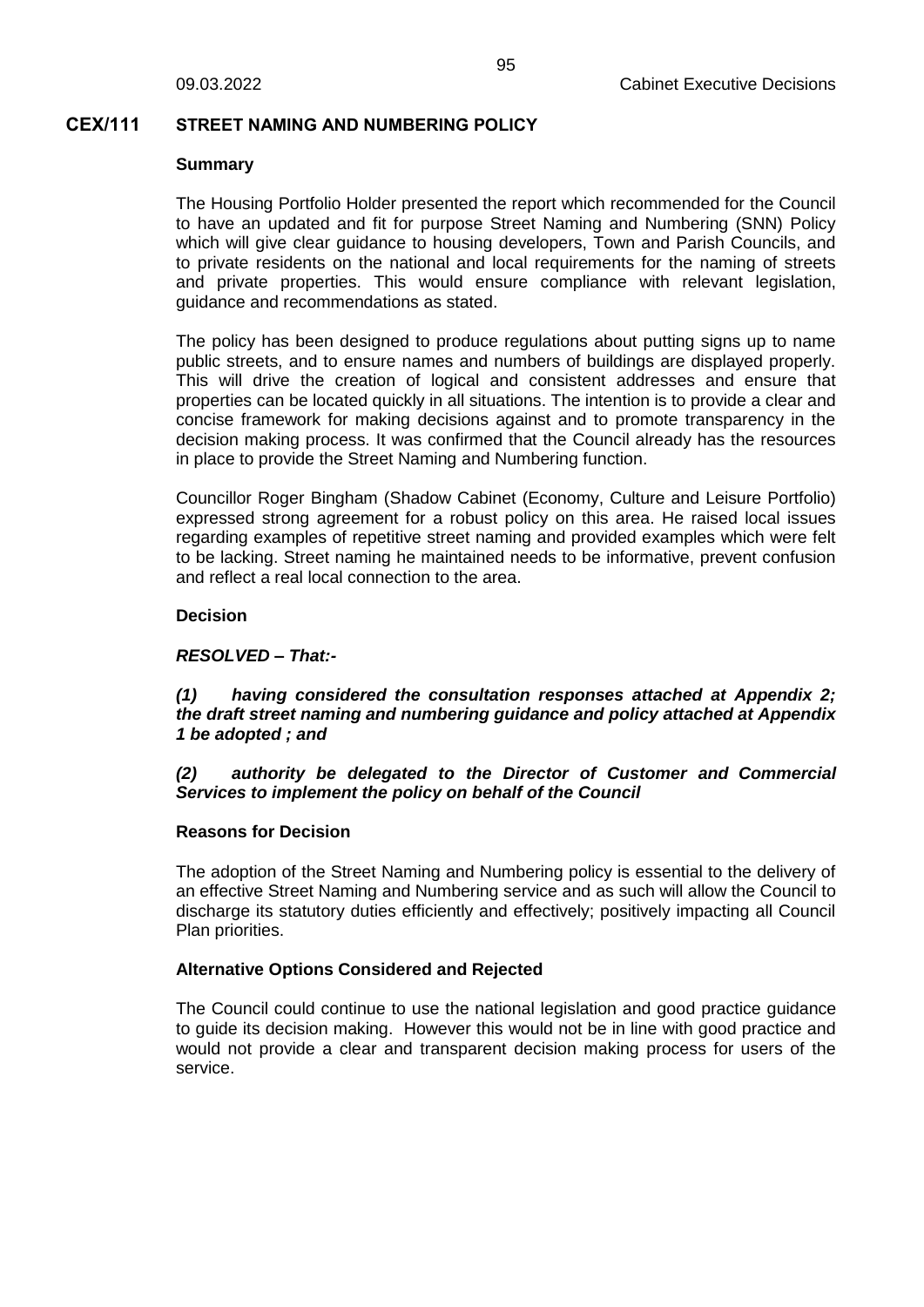### **CEX/112 STRUCTURAL REPAIR WORKS TO RIVER WALL, GOOSEHOLME**

#### **Summary**

Councillor Andrew Jarvis – Deputy Leader & Finance and Assets Portfolio Holder presented the report recommending to provide funding for the Environment Agency (EA) to undertake structural repair works to the riverside wall at Gooseholme to ensure that the flood defence works remain on programme.

Councillor Jarvis provided the necessary background, descriptions of deterioration to the wall, referenced temporary repairs completed last year, described the repairs and costs required and included the wider impact on the environment.

Following survey work and dialogue between SLDC and EA, it has been estimated that the cost of the repair works is in the region of £265,000. It was noted that this could potentially have a significant impact on the programme for the Environment Agency if the structural repairs are not undertaken to the section of wall within the Gooseholme area.

It was recommended that SLDC support the structural repair works up to a value of £265,000 (the cost of the repair required to the wall which is SLDC's responsibility), and that the EA deliver the repairs as part of the flood defence scheme to ensure that their programme is unhindered. It was proposed that SLDC use the EA's contractor to benefit from having the designers and contractors already on board. EA will enter into the contracts with the contractor to carry out the works. This proposal also meant that there was only one Principal Contractor working in this area and complied with 2015 CDM Regulations 2015.

Councillor Dixon expressed gratitude for the progress and works planned. In addition, residents will be grateful for access to the footbridge in particular.

### **Decision**

### *RESOLVED – That:-*

*(1) funding in the sum up to £265,000 be transferred to the Environment Agency to undertake the structural repair work to the river side wall within the Gooseholme area; and*

*(2) Authority be delegated to the Director for Customer and Commercial Services in consultation with the Lead Specialist for Finance and Lead Specialist for Legal, Governance and Democracy, to prepare and enter into the necessary funding and legal agreements.*

#### **Reasons for Decision**

To provide funding for the Environment Agency (EA) to undertake structural repair works to riverside wall to ensure that the flood defence works remain on programme. It was considered necessary to approve the works and contribution without such it would have significant impact on the EA's programme and budget.

Potential re-design of the area may be needed if monies are not forthcoming and this would require additional planning applications, further business case review and put this area at risk.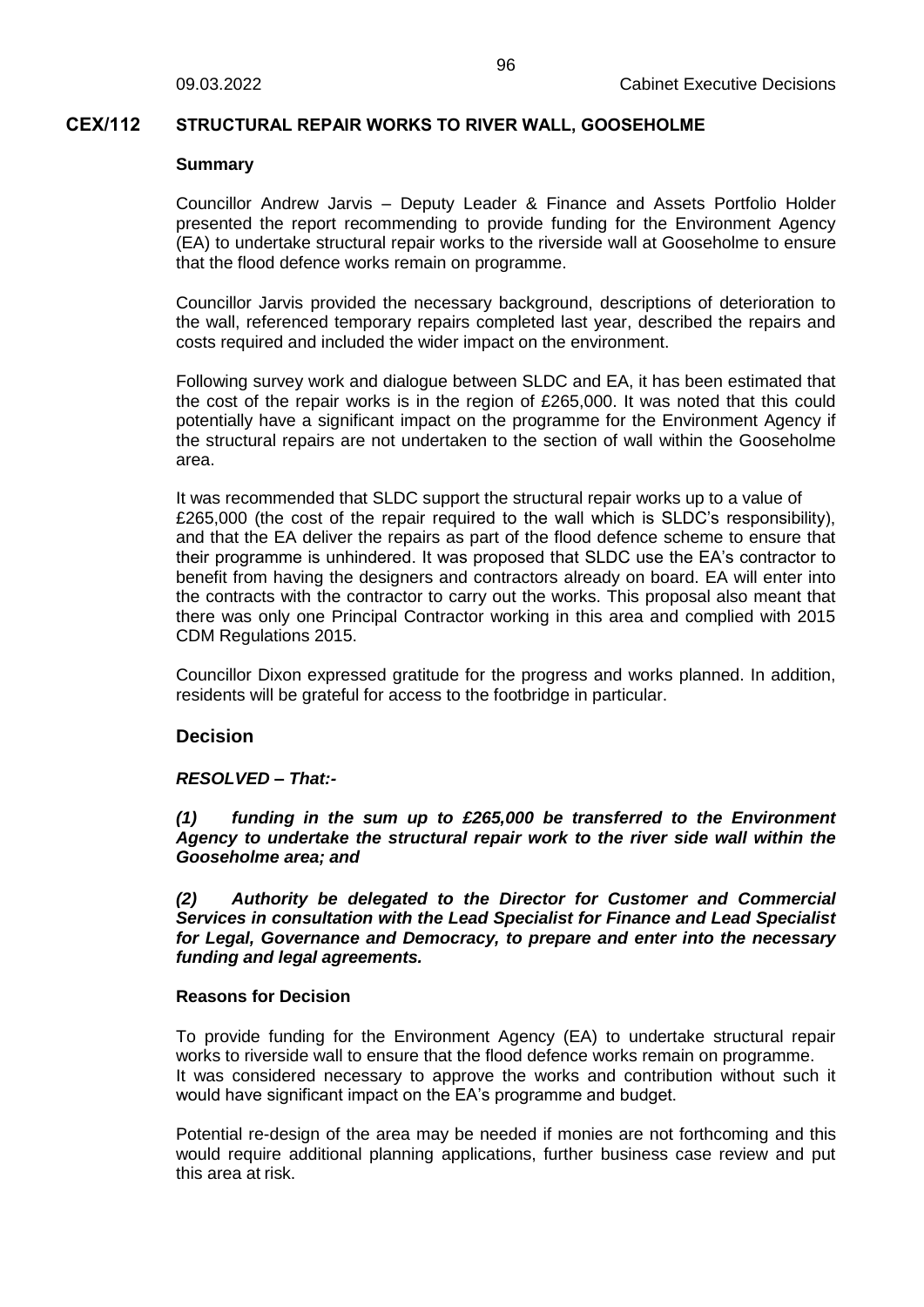# **Alternative Options Considered and Rejected**

To not approve the works or contribution. This would have significant impact on the EA's programme and budget. Potential re-design of the area may be needed if monies are not forthcoming and this would require additional planning applications, further business case review and put this area at risk.

# **CEX/113 PURCHASE OF LAND AT HEVERSHAM**

### **Summary**

Councillor Helen Chaffey – Housing Portfolio Holder introduced the proposal for the Council to purchase the land at Heversham to be able to deliver on creating affordable homes. This will assist in meeting housing need within the locality and surrounding area as well as increasing the supply of affordable housing.

It was noted that the site proposal provides an opportunity to deliver an exemplar in energy efficient homes with a view to replicating this across the District.

Cabinet were asked to consider the recommendation to purchase this land in Heversham at market value for delivery of affordable housing in the future. The money used for the purchase would come from the capital receipts from RTB sales. A further report and feasibility study will be brought back to Cabinet for approval which will detail the various options available to the Council for delivery of affordable homes which are exemplar in energy efficiency.

It was highlighted that this was viewed as a great opportunity for the Council to prioritise housing needs for South Lakeland. The proposal would assist the Council in the delivery of affordable housing through the use of the Right to Buy replacement scheme monies. In addition, the proposal would work towards the delivery of affordable homes that will contribute towards the Council's housing and communities target to deliver 320 homes every year across the District through the purchase of a suitable site and assist in the potential delivery of energy efficient homes.

Councillor Chaffey described the work that has taken place to enable this scheme to progress; to acquire the land and to get the money earmarked for the project. Councillor Chaffey thanked officers for the extensive work done so far to reach this point.

The Chair thanked officers for the extensive work and described the project as an exciting development that works towards meeting Council aspirations. The need for more affordable homes was highlighted and that this would provide a positive intervention. The possibility of this site delivering exemplary, green sustainable homes was welcomed.

Councillor Bingham noted that this proposal would help towards restoring the social balance in the area, relaying concern that there is a lack of young people in the village and provided an example that there are no children currently attending the local church, highlighting that more affordable homes and community facilities are required. The principle objections noted by local people to this project were that there may be added cost implications to the build due to the limestone base under the land. Councillor John Holmes queried what would happen following purchase of the land. Would the Council enter into an agreement with a housing association? The Chair confirmed that the next steps are yet to be determined.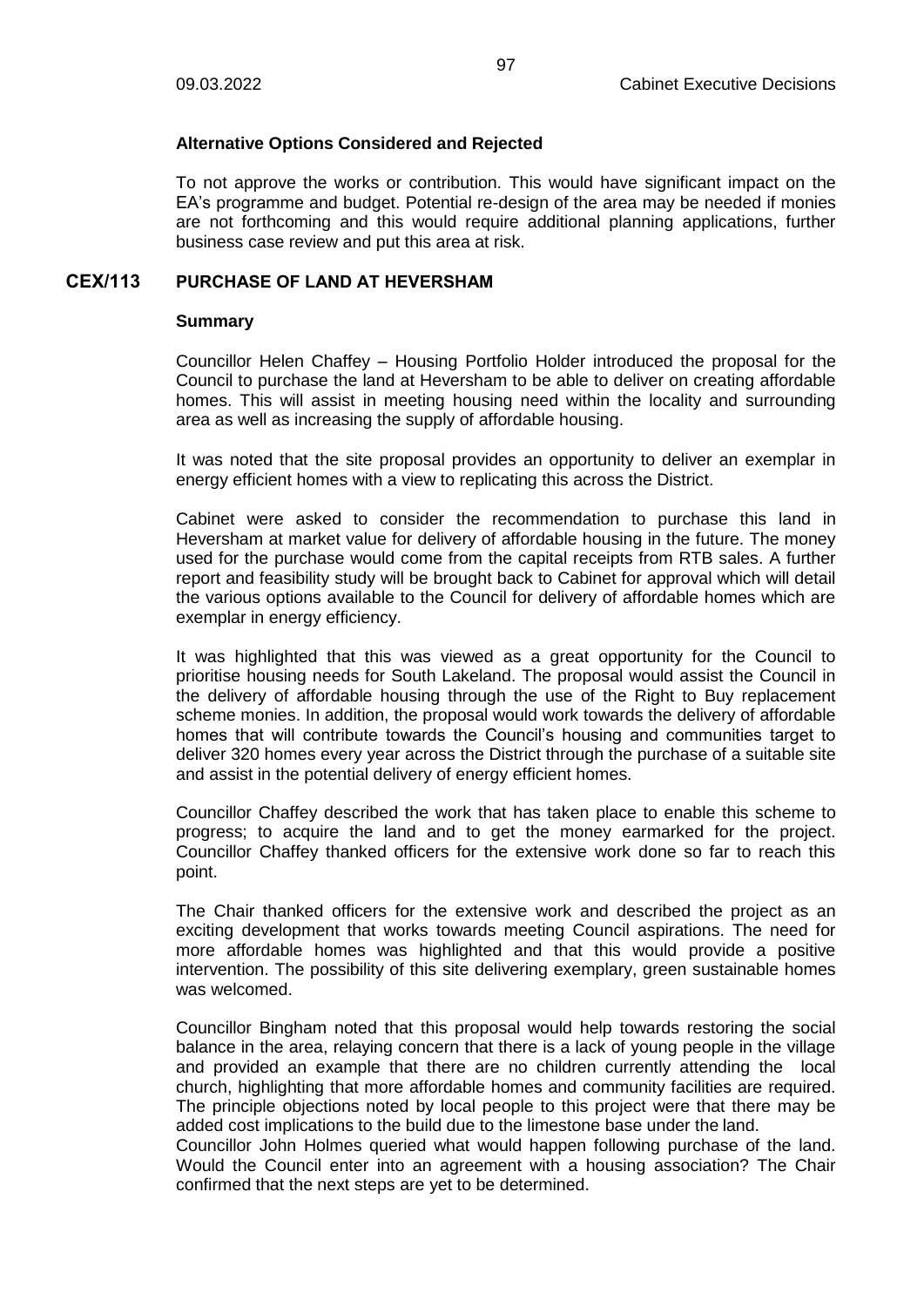Councillor Jarvis added that seeking to increase affordable housing and ownership of land is very important for delivering on affordable homes, ensuring that the land ownership stays in this area and SLDC's remit. It would enable the creation of high quality affordable homes which are needed as a priority in the area.

Councillor Webster noted that more land is needed for projects like this, highlighting difficulties with accruing land for affordable housing. It was recommended that the Council needs to improve communications and to articulate that this is the way forward with external stakeholders and partners.

The Chair noted that better collaboration is needed between various organizations to protect public sector sites and to reserve them for potential development and should not be purely focused on obtaining best value but to protect social outcomes. The Chair agreed that the public sector needs to work harder on this area to enable more affordable housing.

### **Decision**

### *RESOLVED – That:-*

# *(1) approved the purchase of land at Heversham as detailed in the report; and*

*(2) Delegated authority to the Director (Customer and commercial Services) in consultation with, the Portfolio Holder for Housing and Portfolio Holder for Democracy (Monitoring Officer) to purchase the land as detailed in the report, entering into the appropriate legal agreements for the transfer of the site at Heversham.*

### **Reasons for Decision**

This will mean that the Council will deliver affordable homes once the site has been purchased.

This will assist in meeting housing need within the locality and surrounding area as well increasing the supply of affordable housing.

# **Alternative Options Considered and Rejected**

Members could decide to not pursue any proposals for use of the Right to Buy Replacement Fund for the purchase of the site at Heversham at this time, however, this is not recommended as the opportunity to use these funds to meet housing needs in South Lakeland could be lost.

### **CEX/114 CONTRACT AWARD FOR CONCRETE REPAIRS TO WESTMORLAND SHOPPING CENTRE MULTI STOREY CAR PARK.**

### **Summary**

Councillor Jarvis, Deputy Leader & Finance and Assets Portfolio Holder introduced the report proposing significant investment in Westmorland Shopping Centre Multi Storey Car Park to secure its life span for a further 25 years to support the economic development of Kendal Town Centre. The complex lease and ownership of the site was explained to members.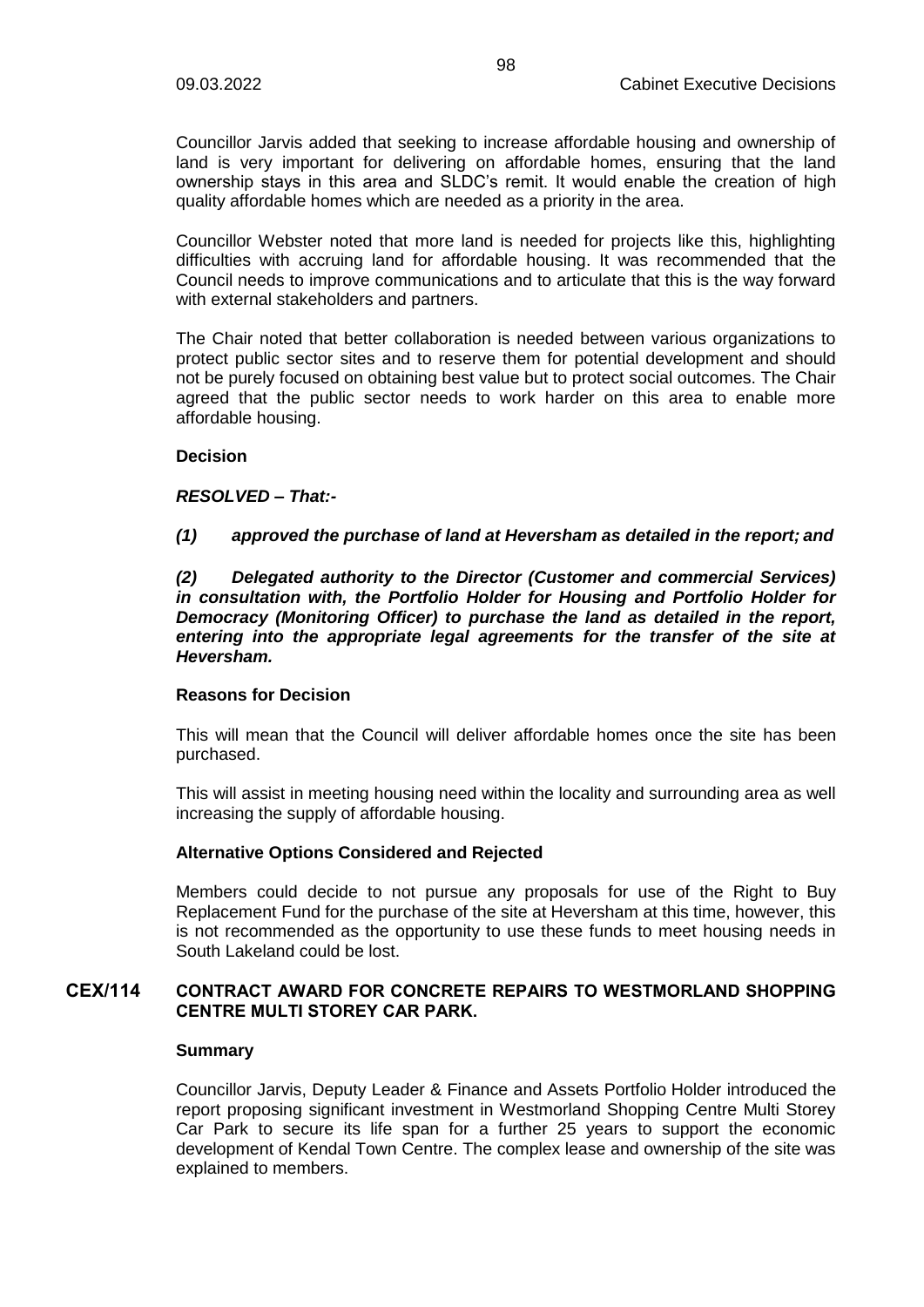Previous works carried out to the site in 2011 and 2015 were described to Cabinet and it was noted that the work for this project does not look to repeat or re-do any of these works but to install a new waterproofing deck coating to be installed on levels 3a, 3, 4 and 4a. This was to include all concrete vehicle ramps and any areas of existing asphalt surfacing, highlighting that the works will ensure that all drainage channels, parapets and deck edges are included. The details regarding the tender were presented.

Councillor Jarvis explained that whilst the works are underway, various sections will be closed to parking, however the car park will remain open at all times. Parking levels in the Town are currently reduced compared to recent years and officers feel that the Town is able to cope with parking capacity for the duration of works. Officers will monitor any impact re: the Covid vaccination centre and look to mitigate where needed. It was recommended that Cabinet approve the award as proposed.

As part of the Council's Strategic Property review and general asset strategy, a condition review was undertaken of the Westmorland Shopping Centre Multi Storey Car Park. Currently, the estimated life span of the structure is 10-15 years. To ensure that parking capacity remains at the current levels in Kendal, it is proposed to undertake works to the structure to ensure a life span of 25 years (min) with ongoing planned maintenance.

An assessment of sustainable travel and demand has been undertaken. It is likely that demand for car parking will have reduced, but not to a level that the Council does not anticipate no need for the car park in 10-15 years. This work is therefore planned to protect the parking demand in the Town for the next 25 years and beyond if required.

Councillor Dixon expressed that he was glad to see the work go ahead. He agreed that the lease agreement is very complex but was pleased that the necessary works were to be progressed.

Councillor John Holmes queried the nature of the lease hold arrangements. He referenced the section of the shopping centre that was to be leased to Kendal College and wanted to know if the college was going to make a contribution towards the costs.

The Operational Lead - Delivery and Commercial Services advised that all members of the college are able to use the car park the same way as any member of the public. He confirmed that there are currently communications underway about the possibility of the college leasing one whole floor of the car park. He advised that these communications are at an early stage and will provide more information when it is available.

### **Decision**

### *RESOLVED – That:-*

*(1) Agreed to award the contract to the recommended bidder being the most economically advantageous tender as noted in the Tender report in the Part II Appendix 1; and*

*(2) Agreed to delegate authority to the Director for Customer and Commercial Services in consultation with Lead Specialist for Legal, Governance and Democracy (Monitoring Officer) to enter into the appropriate contract for the works to commence.*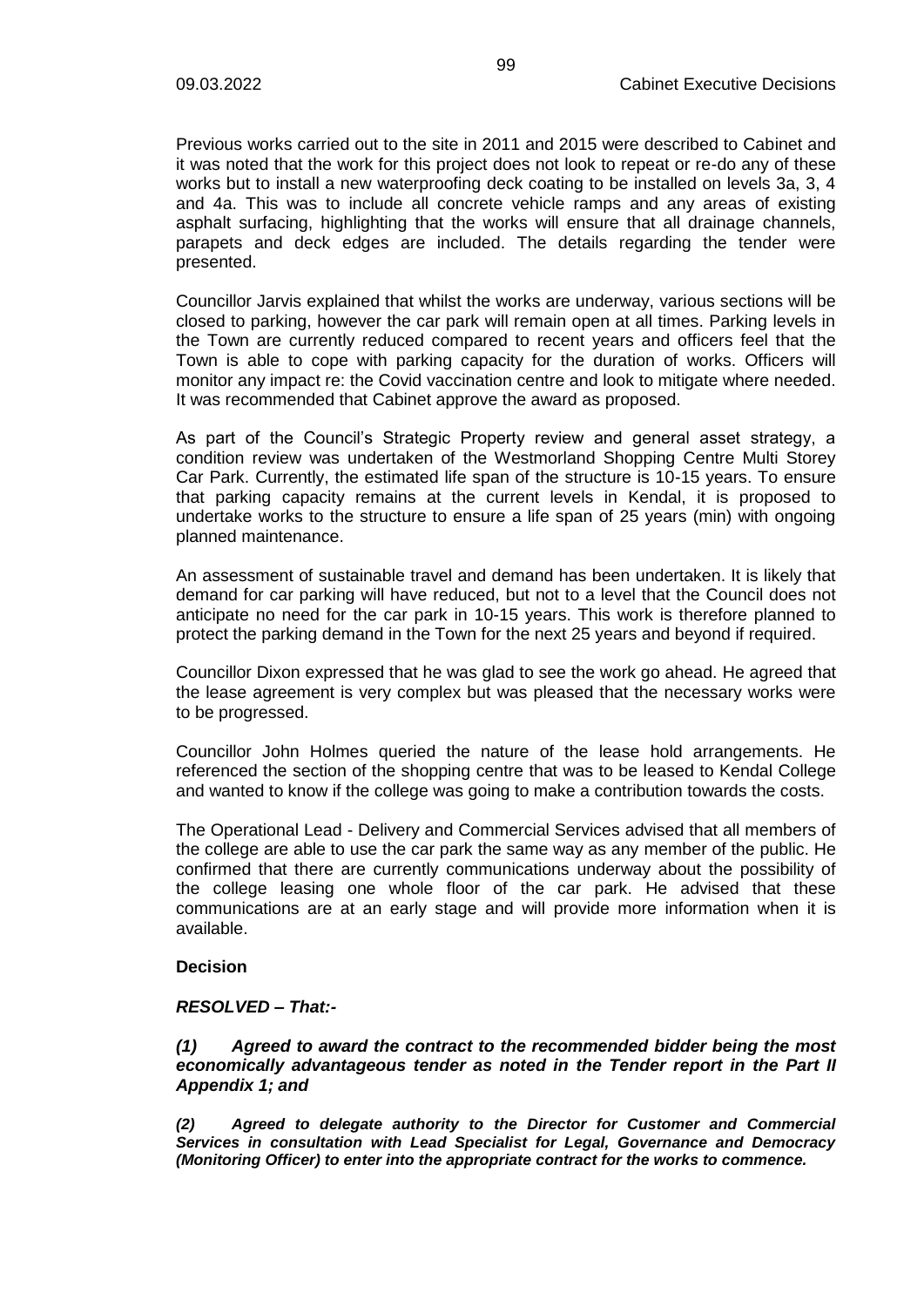### **Reasons for Decision**

Significant investment in the Westmorland Shopping Centre Multi Storey Car Park will secure its life span for a further 25 years and support the economic development of Kendal Town Centre.

# **Alternative Options Considered and Rejected**

Do nothing – to not maintain the structure could lead to parts of the site closing in 10 years' time which will have a significant impact on the Town Centre viability.

Postpone the works – whilst this is an option, the works are needed and the concrete will only deteriorate further which will lead to increase in costs. Development in sustainable transport is also not developing at a speed which could offer a reason why this work should be delayed.

Award the contract to an alternative bidder – this is not recommended on the basis of the tender analysis in Appendix 1.

# **CEX/115 CORONATION HALL (LEASE AGREEMENT) AND ULVERSTON MARKET - SERVICES AGREEMENT FOR MANAGEMENT.**

### **Summary**

Councillor Ashcroft, Economy, Culture and Leisure Portfolio Holder outlined the proposal to enter into a 99 year lease for the Coronation Hall on the draft Heads of Terms set out in Part II Appendix 6, with appropriate delegations to agree to finalize the terms.

Subject to the completion of the Coronation Hall 99 year lease, it is proposed that the Council will undertake a procurement exercise and subsequent contract award in relation to the replacement of the lift at Coronation Hall with funding as approved by the Council in February 2022 for the 2022/23 budget.

Subject to the completion of the Coronation Hall 99 year lease, it was proposed that the Council commits to a grant funding award in the sum of £79K to Ulverston Coronation Hall CIO for investment in public spaces within the Coronation Hall. The sum of £79k is the sum of Capital monies remaining from the Capital funding set aside for the projects related to the closure and transfer of Ulverston Town Hall.

It was proposed that the grant award was to be made only upon completion of the lease for the Coronation Hall and would be subject to appropriate terms and conditions including but not limited to clawback provisions if the funding is not spent within a specified period on upgrades to public spaces within the Coronation Hall in order to help implement the CIO's new business plan in Appendix 1. This includes for example renovations/improvements to the Coronation Hall (e.g. Supper rooms, additional meeting rooms) with the aim of improving the Coronation Hall's potential to generate revenue income.

The Cabinet also considered, subject to the completion of the Coronation Hall 99 year lease, the award of a grant of £150k as outlined in the report as a 'transition grant' to support the Coronation Hall and Ulverston Markets in acknowledgement of the time lost due to the pandemic and support required to bring the assets to a point at which they are financially viable.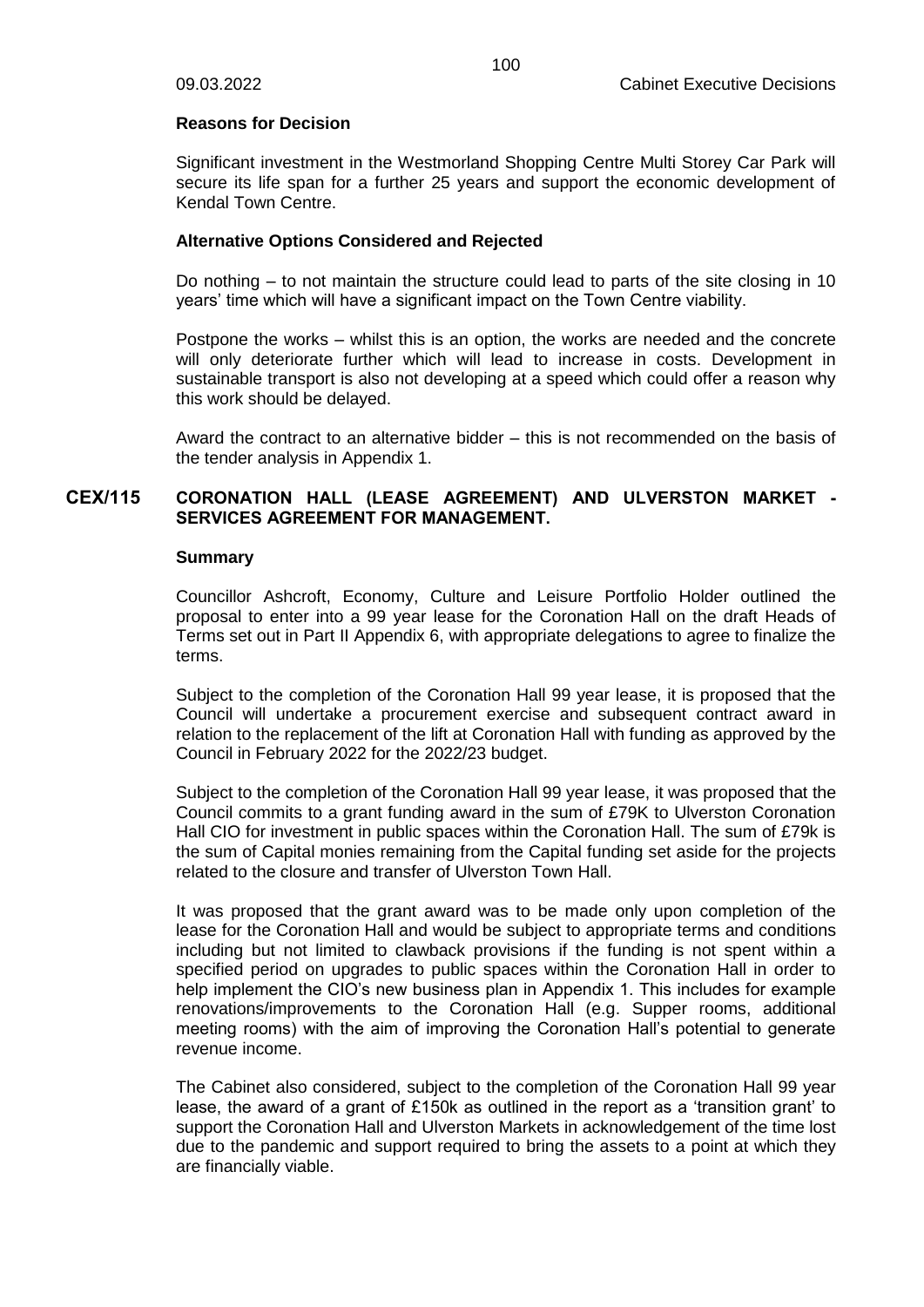Cabinet also considered whether a further report should be brought to Cabinet on receipt of the feasibility/options appraisal commissioning by UCE in relation to the Market.

Councillor Webster congratulated progress and stated that this was needed, with support of the proposed 99yr lease. Councillor Webster raised the issues of the external appearance of the Market Hall building confirming that significant improvement is required. Bird droppings and other factors were relayed to Members.

Councillor Ashcroft advised that we had been waiting for the business plan and that these things take time. He confirmed that it was a great step forward and a fantastic example of collaborative working.

The Operational Lead - Delivery and Commercial Services confirmed that the Council would work with teams on the building maintenance issues provided by Councillor **Webster** 

Councillor Bingham requested that on working with the parties involved in the restoration of the Hall; to be mindful of refurbishment and that it was fit for purpose, noting that the structure and internal decoration needs to be maintained in a modern fashion. Councillor Ashcroft noted that decisions on internal decorations had been delegated to teams.

The Chair and Members gave thanks for consistent support and financial input into the Coronation Hall enabling the community to thrive. Members were delighted to support this proposal, particularly with reference to overcoming the pandemic issues highlighted. They were grateful for this step forward and found it very encouraging.

# **Decision**

### *RESOLVED – That:-*

*(1) a 99 year lease for the Coronation Hall be approved with the Ulverston Coronation Hall Charitable Incorporated Organisation (CIO) on the terms as attached in Part II Appendix 7 with the guarantee of Ulverston community Enterprise and;*

*(2) authority be delegated to the Director of Customer and Commercial Services in consultation with the Lead Specialist for Legal, Governance and Democracy, the Lead Specialist for Finance and the Portfolio Holders for Finance and Resources and Economy Culture and Leisure to agree terms and enter into the lease; and;*

*(3) Subject to completion of the lease agreement described in 2.1 (1), that a procurement exercise be undertaken by the Council in accordance with its Contract Procedure Rules in respect of a Lift replacement for the Coronation Hall as per the approved Capital programme and;*

*(4) Subject to completion of the lease agreement described in 2.1 (1), a grant award in the sum of £79k to Ulverston Coronation Hall Charitable Incorporated Organisation for investment in the public spaces within the Coronation Hall as described at paragraph 3.9.3 or the report, and that authority be delegated to the Director of customer and Commercial Services in consultation with the Lead Specialist for Legal, Governance and Democracy, the Lead Specialist for Finance and the Portfolio Holders for Finance and Resources and Economy Culture and Leisure to agree terms and enter into the grant agreement; and;*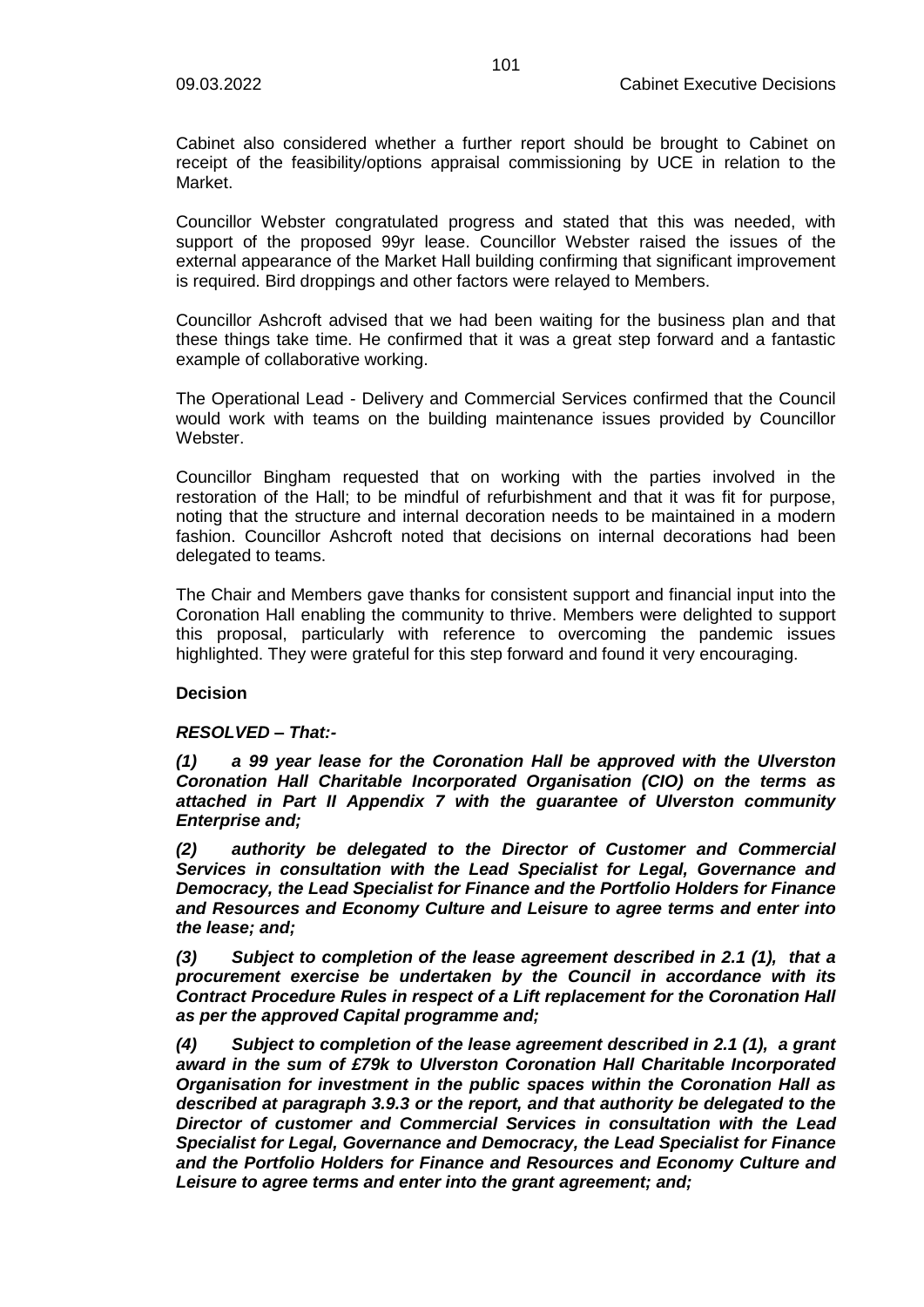*(5) Subject to completion of the lease agreement described in 2.1 (1), an additional grant award to the UCE of £150k to support the Coronation Hall and Ulverston Markets in acknowledgement of the time lost due to the pandemic and the support required to bring the assets to a point at which they are financially viable and that authority be delegated to the Director of Legal, Governance and Democracy, the Lead Specialist for Finance and the Portfolio Holders for Finance and Resources and Economy Culture and Leisure to agree terms and enter into the grant agreement.*

#### **Reasons for Decision**

The proposed way forward is a bespoke solution, utilising the strengths and support of the Ulverston community. It would enable a local community solution managing a range of facilities, deliver regional growth, and create opportunities which contribute to the wellbeing of the town. Markets are seen as an opportunity to increase footfall to the town centre. Growing the revenue of markets enables future cross subsidy of the Coronation Hall.

#### **Alternative Options Considered and Rejected**

There is an option not to enter a long term lease with UCE for the Coronation Hall. The likely effect of this would be that UCE would cease operations. SLDC would have the premises returned and would need to determine whether to operate a service from the Coronation Hall, seek a new tenant or consider disposal of the freehold. This option is not recommended as it would not enable the benefits which can be achieved through local management and investment to be realised. It would prevent the option of enabling a local community solution to be developed further. If in the future, the proposed long term lease proves unworkable, this option would need to be reconsidered.

Transfer the Coronation Hall only and keep the Markets under direct SLDC control and operation. This option is not recommended as the UCE purpose and business model is developed on the principle of managing a range of facilities which contribute to the wellbeing of the town. Markets are seen as an opportunity to increase footfall to the town centre. Growing the revenue of markets enables future cross subsidy of the Coronation Hall.

To make the opportunity to run the Coronation Hall and Markets available to the open market and consider a competitive process. This option is not recommended as the drive to find a locally managed solution has come from within the Ulverston community. The operation requires a high degree of voluntary effort, matched with the revenue earning and sponsorship potential of the assets to be successful. The proposed way forward is a bespoke solution, utilising the strengths and support of the Ulverston community. An open process runs a high risk of a deliverable solution not coming forward. If in the future, transfer proves unworkable, this option could be reconsidered. The Council also failed to find a new operator for the Kendal indoor and outdoor market when the service was tendered and therefore unlikely that there would be greater interest in the Ulverston Markets.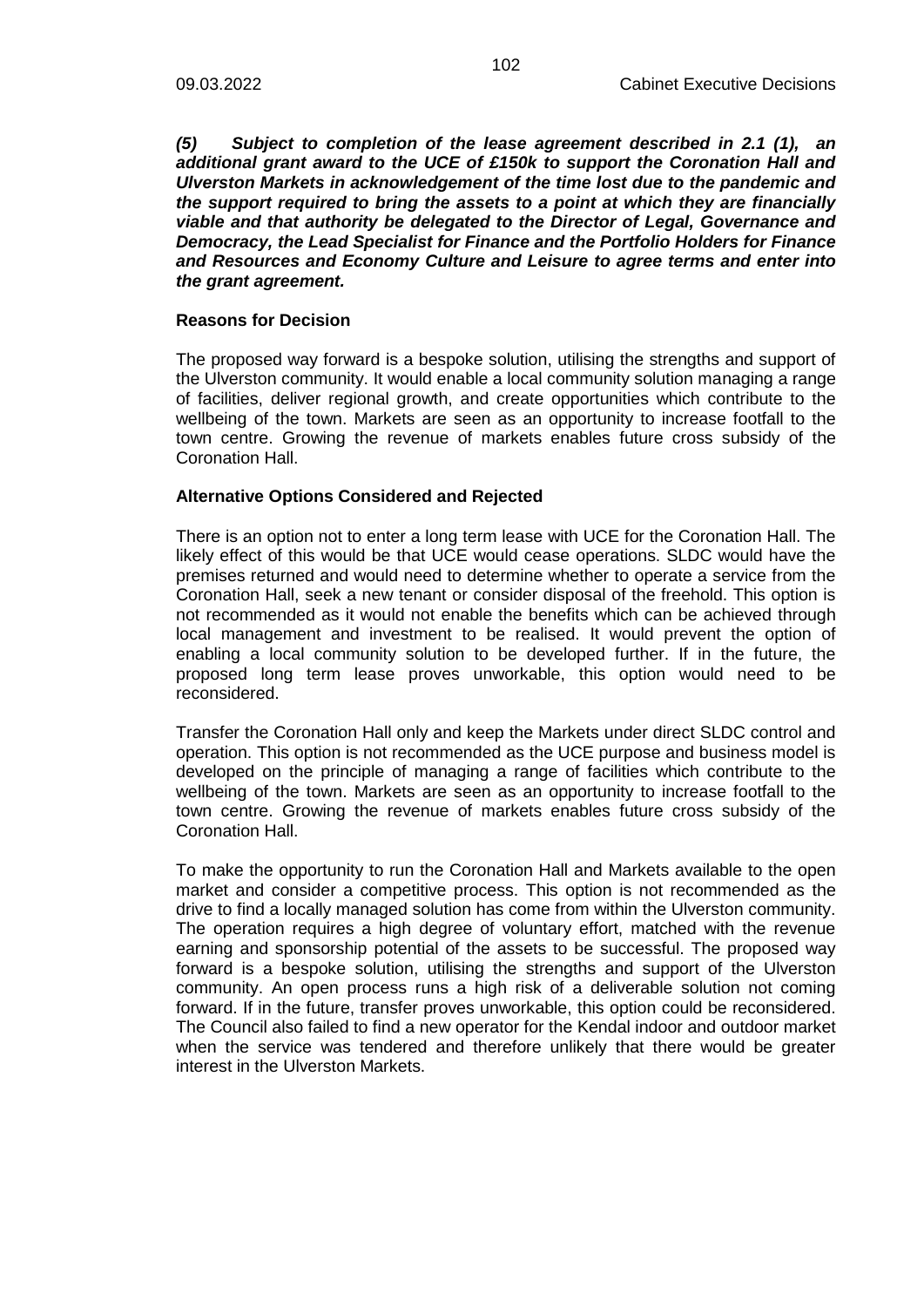### **CEX/116 DISPOSAL OF ELLERTHWAITE DEPOT**

#### **Summary**

Councillor Jarvis, Economy, Culture and Leisure Portfolio Holder presented the report to Cabinet, outlining the intention to create and provide fit for purpose accommodation for Windermere and Bowness Town Council in exchange of the release of Langstone House, Broad Street, Windermere for affordable housing.

Descriptions of the building close to town were provided; the proposed structure and refurbishment explained; the extent of the investment and rental values detailed; and the wider benefits to the community were articulated to Members. Councillor Jarvis noted that this proposal immediately reduces the expenses for the Town Council and offsets rent outlay.

The District Council have been working alongside Windermere and Bowness Town Council with a view to finding an alternative location for the Town Council in order to realise the potential of Langstone House as affordable housing.

As part of the Asset review undertaken by the District Council, Ellerthwaite Depot located in Broad Street car park which is also surplus to requirement was put forward for development to create a new commercial unit close to the Town centre which could be leased by the authority for a commercial rent.

Councillor Jarvis provided detail around the feasibility study agreed by officers following discussion with the Town Council. The Council's property services provider has developed designs to meet the needs and standards as requested by the Town Council and the Town Council have agreed in principle to relinquish their user rights in Langstone House in return for a refurbished and re-configured depot building.

As well as the asset transfer of Ellerthwaite Depot, Windermere and Bowness Town Council have requested 1 No. designated car parking space in Broad Street car park next to the depot and to be consulted and approve the end use of Langstone House to ensure that Langstone House is to be used for affordable housing in the future and not developed for other commercial uses. Whilst the overall outcome for the site is to be agreed with Windermere and Bowness Town Council, agreement over delivery model and any housing provider engagement will be limited to the District Council and new Authority to approve.

Cabinet considered whether the future development of affordable housing on the Langstone House site justified the less than best terms for the lease to the Town Council. They were informed that justification of a less than best consideration can only be confirmed once the results of the feasibility study are known and providing further that the results of the feasibility study confirm that an affordable housing scheme on the Langstone House site is viable (and subject to further report to Cabinet).

Members queried if there would be possibility that there might be a requirement for a start from scratch re-build. Thinking ahead, Members were preparing to answer any questions on the site developments that they may encounter. Councillor Jarvis responded that feasibility studies were underway to ascertain how best to develop this site.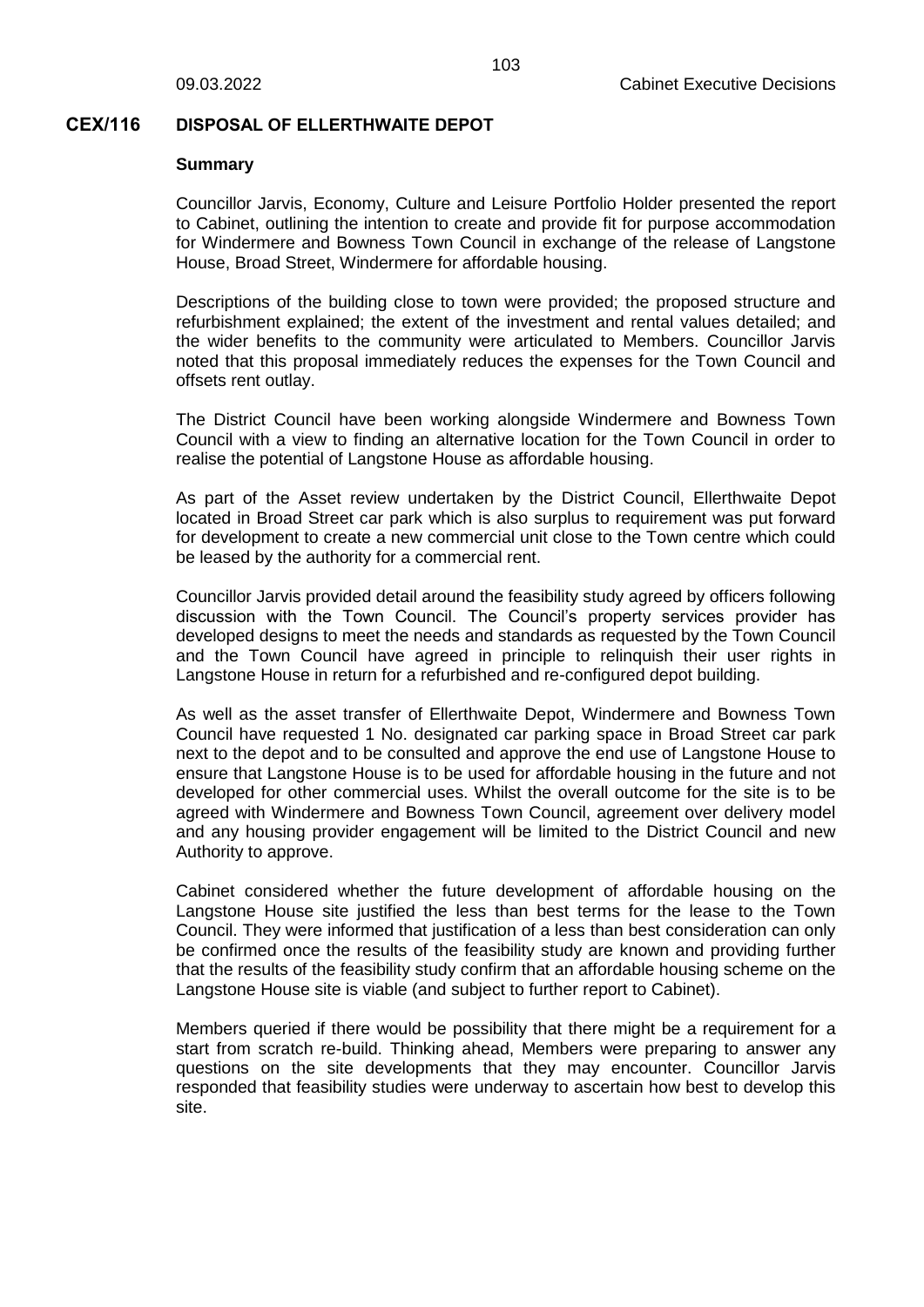Officers in answer to questions raised explained that they will ensure that an affordable housing scheme is viable on Langstone House site prior to entering into any building contracts for the Ellerthwaite Depot scheme to ensure that the Council can justify the less than best leasehold transaction with the Town Council and can satisfy itself that such a transaction is not in breach of the Local Government Act 1972, General Disposal Consent (England) 2003.

# **Decision**

### *RESOLVED – That:-*

*(1) Authority is delegated to officers to undertake a feasibility study of Langstone House with a view to creating affordable housing on the site either through re- configuration of the existing premise or re-development of the site, with a further report to be brought back for Cabinet approval for the affordable housing scheme.*

*(2) in principle the disposal and development of Ellerthwaite Depot at less than best consideration and in accordance with the draft Heads of Terms in Appendix 2 to Windermere and Bowness Town Council be approved; and*

*(3) authority is delegated to agree the terms of the Disposal and to enter the Agreement to Lease and surrender of user rights and any existing occupational agreements of Langstone House to the Director of Customer and Commercial Services in conjunction with the Lead Specialist for Legal, Governance and Democracy, Operational Lead for Delivery and Commercial Service and Lead Specialist for Finance.*

### **Reasons for Decision**

The Council intends to adhere to its asset management strategy, to make the best use of its assets and to bring forward affordable housing to the Town.

This will create and provide fit for purpose accommodation for the Windermere and Bowness Town Council and the release of Langstone House, Broad Street, Windermere for affordable housing.

# **Alternative Options Considered and Rejected**

Do nothing – this is not a favoured option as the Council fails to adhere to its asset management strategy to make the best use of its assets and fails to bring forward affordable housing for the Town.

To proceed with development of Ellerthwaite Depot for commercial rent only and continue with Windermere and Bowness Town Council using Langstone House. This is not a favoured option as whilst development of the depot would be in line with the Council Asset Management Strategy, it would fail to realise affordable housing units within the centre of Windermere.

# **CEX/117 PRESS AND PUBLIC**

RESOLVED – That, under Section  $100(A)(4)$  of the Local Government Act 1972, the press and public be excluded from the meeting for the following item of business on the grounds that it involves the likely disclosure of exempt information as defined in Part 1 of Schedule 12 A of the Act as amended by the Local Government (Access to Information) (Variation) Order 2006 by virtue of the Paragraph indicated.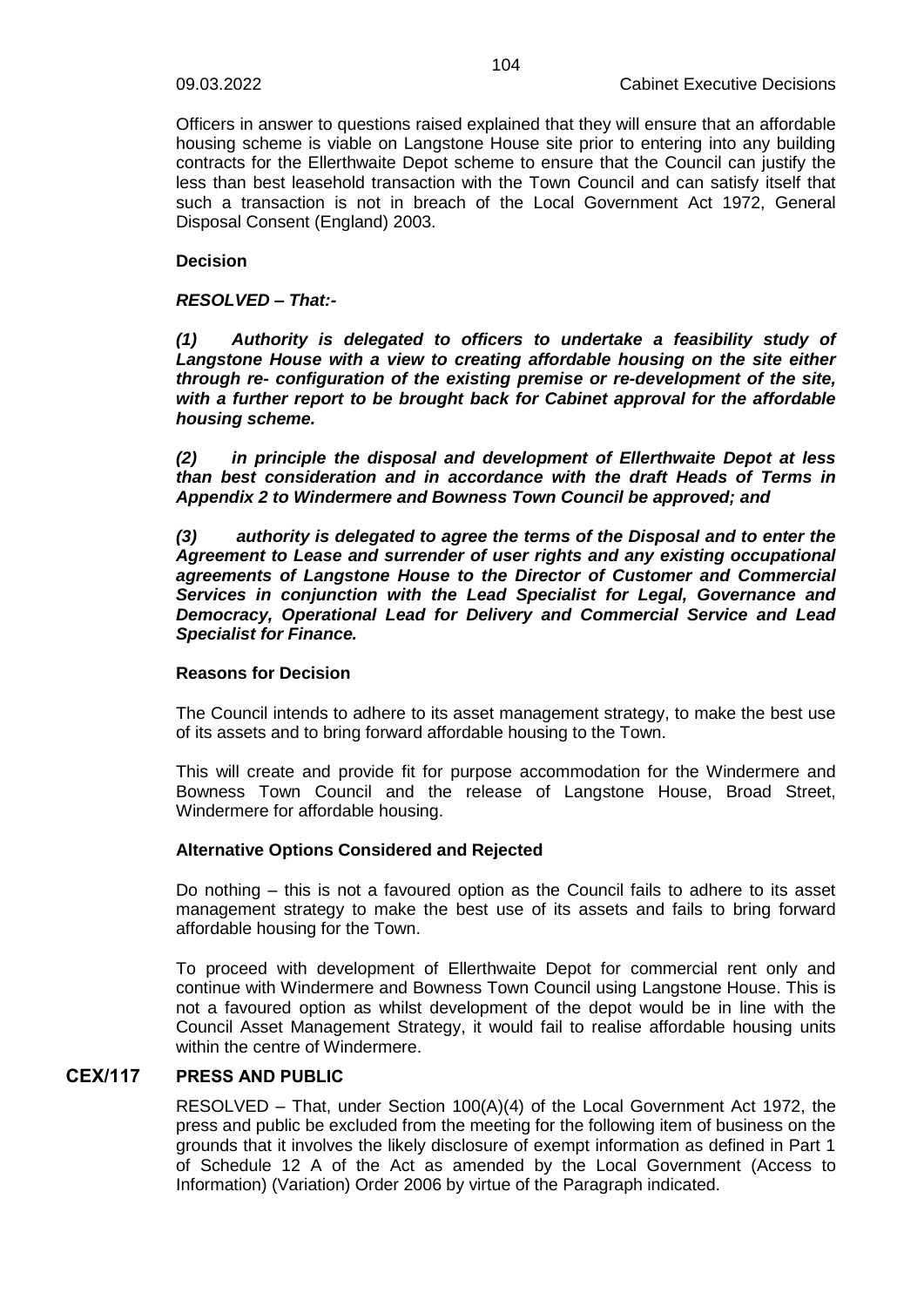# **CEX/118 LAND AT SANDSIDE, ULVERSTON**

- *Paragraph 3 - Information relating to the financial or business affairs of any particular person (including the authority holding that information)* 

### **Summary**

Councillor Ashcroft Economy, Culture and Leisure Portfolio Holder presented the report to Cabinet, stating that the Council intends to acquire land from Glaxo Operations UK Limited and subsequently make a disposal of the land to enable new employment.

### **Decision**

# *RESOLVED – That:-*

*(1) Authority is delegated to the Director of Customer and Commercial Services and Legal, Governance and Democracy Lead Specialist to enter into negotiations with Glaxo Operations UK Limited on the terms of the land donation as described in paragraphs 3.1 to 3.9, approval of which would be subject to a future Cabinet decision.*

*(2) in principle (subject to the acquisition of the land donation site as referred to above) the subsequent disposal of the land at a 'less than best' consideration as described in paragraphs 3.10 to 3.13 of the report be approved, in the interest of furthering the successful economic development of Ulverston and wider District;*

*(3) authority is delegated to the Director of Customer and Commercial Services and Legal, Governance and Democracy Lead Specialist in consultation with the Portfolio Holder for Economy and Culture and Portfolio Holder for Finance and Assets, to negotiate terms within the framework described in paragraphs 3.14 to 3.17 of the report, and subject to doing so, enter agreement with the third party;*

*(4) authority is delegated to the Director of Customer and Commercial Services and Legal, Governance and Democracy Lead Specialist to negotiate the terms (once heads of terms have been agreed within the framework) and complete the disposal of the land with the third party together with any associated documentation; and*

*(5) In the event terms cannot be agreed within the framework, terms are brought back to Cabinet for consideration.*

### **Reasons for Decision**

The proposal enables the development of a significant employment site for the Morecambe Bay economic region, securing investment and high value jobs. It provides and safeguards jobs to grow our working age population. It delivers business space, providing support and affordable premises for new start-ups and enables sustainable growth in the district.